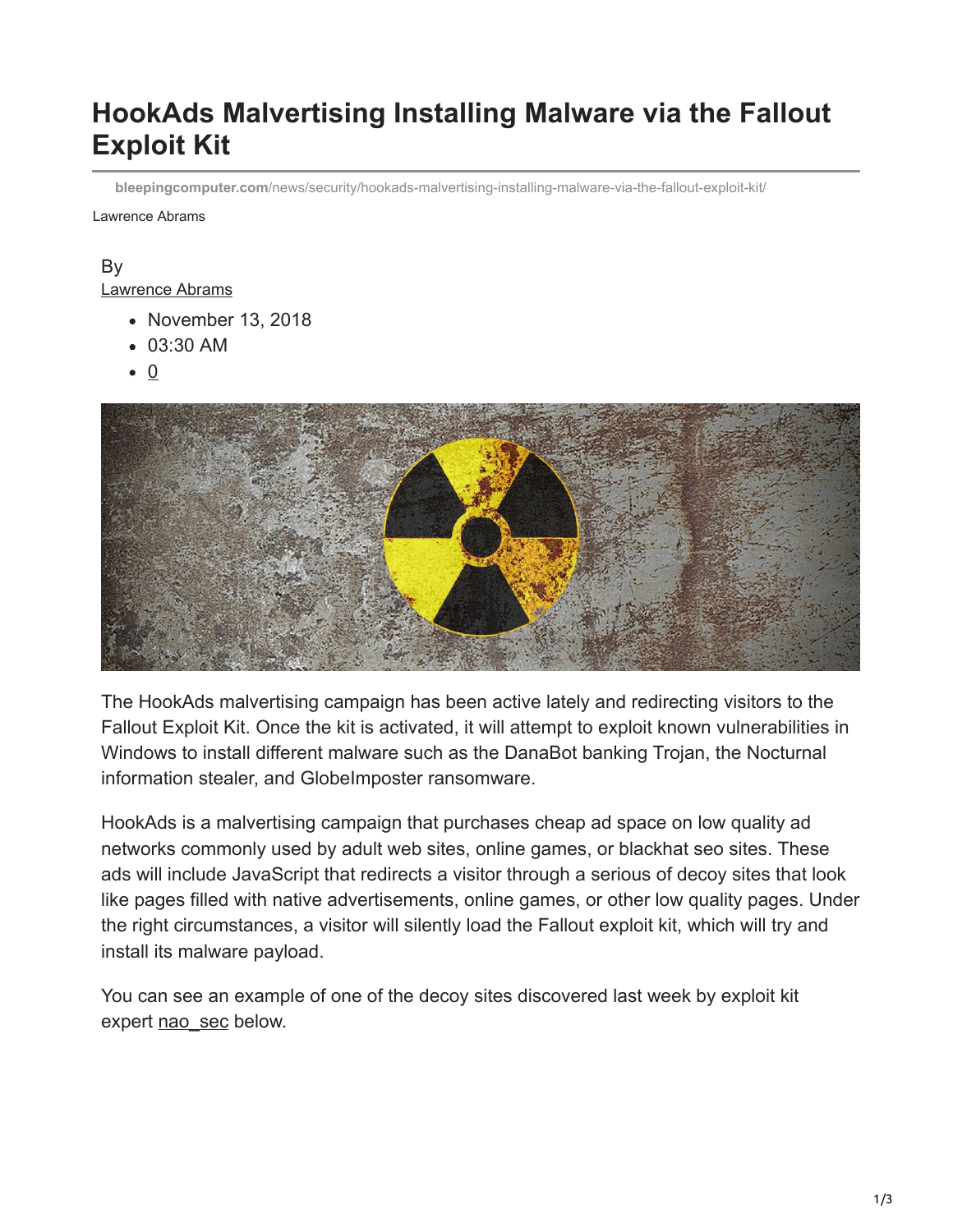

#### **Example HookAds Decoy Site**

According to nao sec, these two campaigns were discovered last week with one campaign being on November 8th that was distributing the **[DanaBot](https://www.bleepingcomputer.com/news/security/danabot-banking-malware-now-targeting-banks-in-the-us/)** password stealing Trojan and [another campaign](https://traffic.moe/2018/11/10/index.html) on November 10th that was installing the Nocturnal stealer and the GlobeImposter ransomware.

| #                   | Result Protocol     | Host URL                                              | <b>Body Comments</b>                          |
|---------------------|---------------------|-------------------------------------------------------|-----------------------------------------------|
| 421                 | 200-<br><b>HTTP</b> | datitngforlivess.info /?activer-mix&source=86013.1200 | 8,460 HookAds (Decoy Site)                    |
| $\leftrightarrow$ 2 | 200 HTTPS           | www.hfbh.pro /unlimited/aboutus                       | 5,540 HookAds (Gate)                          |
| <b>云3</b>           | 200<br><b>HTTP</b>  | getmygerpes.press /2008 02 11/galwegian stamene       | 55,169 Fallout Exploit Kit (Landing Page)     |
| $\equiv$ 4          | 200-<br><b>HTTP</b> | getmygerpes.press /7343/Tuareg wimbled                | 617,480 Fallout Exploit Kit (Malware Payload) |

**Fiddler Traffic showing Redirects from HookAds campaign**

If the redirected user is running Internet Explorer, the Fallout Exploit Kit will attempt to exploit the Windows [CVE-2018-8174](https://portal.msrc.microsoft.com/en-US/security-guidance/advisory/CVE-2018-8174) VBScript vulnerability to install the payload.

Therefore, it is very important that users make sure to have all available Windows security updates installed in order to protect themselves from known vulnerabilities.

### **Related Articles:**

[New ChromeLoader malware surge threatens browsers worldwide](https://www.bleepingcomputer.com/news/security/new-chromeloader-malware-surge-threatens-browsers-worldwide/)

[RIG Exploit Kit drops RedLine malware via Internet Explorer bug](https://www.bleepingcomputer.com/news/security/rig-exploit-kit-drops-redline-malware-via-internet-explorer-bug/)

- [DanaBot](https://www.bleepingcomputer.com/tag/danabot/)
- [Exploit Kit](https://www.bleepingcomputer.com/tag/exploit-kit/)
- [Fallout Exploit Kit](https://www.bleepingcomputer.com/tag/fallout-exploit-kit/)
- [GlobeImposter](https://www.bleepingcomputer.com/tag/globeimposter/)
- [HookAds](https://www.bleepingcomputer.com/tag/hookads/)